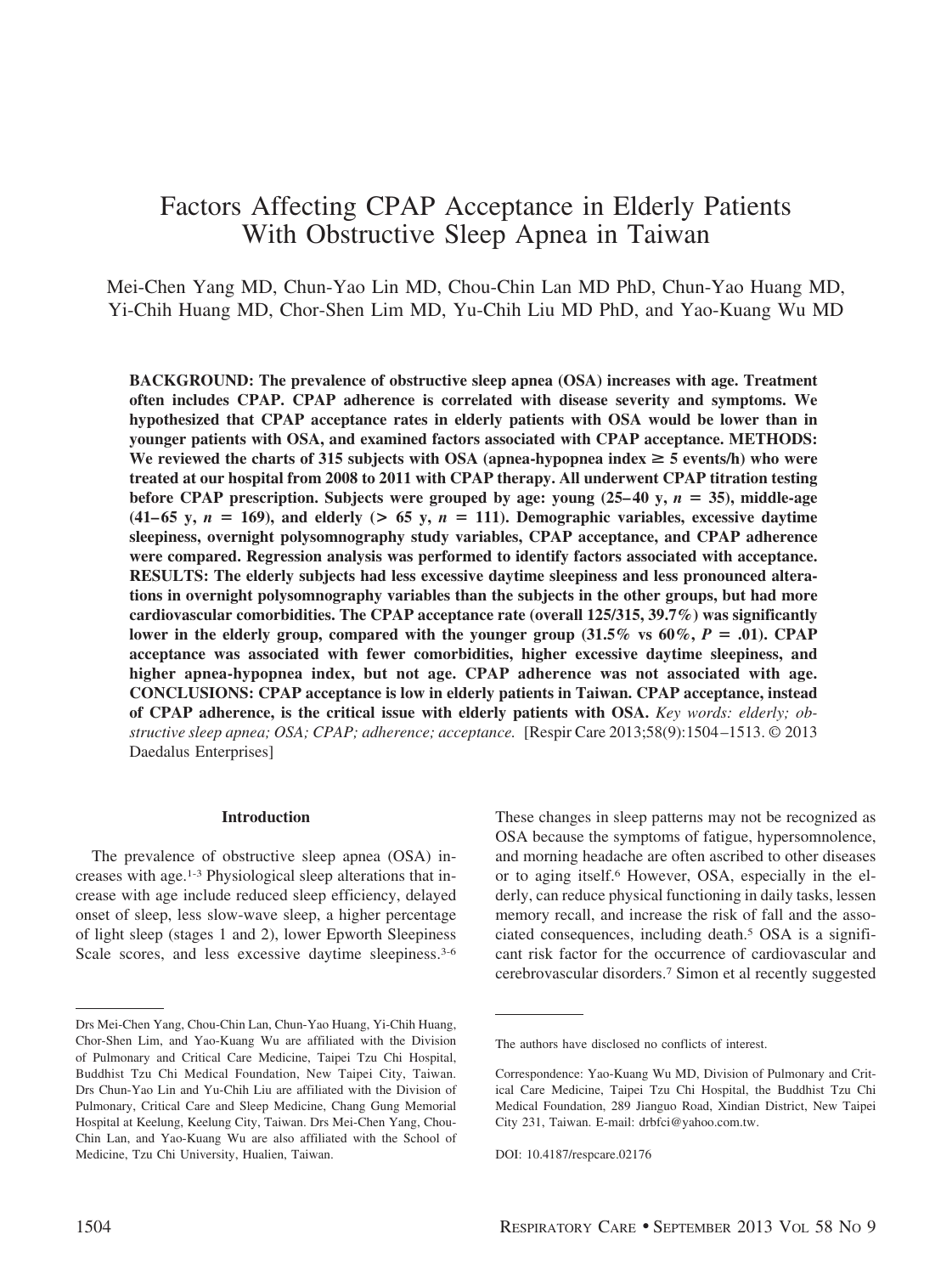that cardiovascular-related disease may indicate a higher risk for sleep apnea and that elderly patients with cardiovascular disease should be screened for sleep apnea.8

Interventions for OSA include weight loss, altered sleeping positioning, and CPAP.9 Elderly patients who use CPAP for OSA have increased alertness; improved neurobehavioral outcomes in cognitive processing, memory, and executive function; and decreased sleep disruption.10 However, many elderly patients have difficulty accepting and tolerating CPAP, and frequently cease CPAP use.11,12 CPAP cessation is also a problem in younger patients with OSA; indeed, there does not appear to be any marked difference in the rate of CPAP adherence in different age groups.11,13,14 Factors associated with poorer acceptance in the elderly include living alone, minor symptoms (especially hypersomnia), fewer skills or alteration of cognitive abilities, comorbidities, and neurological deficits.15

CPAP adherence in middle-age patients with OSA is associated with higher age, female sex, and lower Epworth Sleepiness Scale score.<sup>16</sup> Adherence in elderly male patients improved with attendance at a CPAP education and support group, while nonadherence was associated with benign prostatic hyperplasia in elderly men.<sup>11</sup> As the signs and symptoms of OSA in the elderly are less severe<sup>17</sup> and the impact of the disease may be less pronounced<sup>18</sup> than in younger individuals, we hypothesized that CPAP acceptance would be lower in elderly patients than in younger patients, and that different factors would be associated with CPAP acceptance and adherence in elderly patients. To test these hypotheses we retrospectively reviewed the medical records of 315 patients with newly diagnosed OSA who underwent polysomnography (PSG) to determine the rates of acceptance and adherence to CPAP and the independent factors associated with CPAP acceptance and adherence.

#### **Methods**

This retrospective review of medical records was approved by the institutional review board of Taipei Tzu Chi Hospital, the Buddhist Tzu Chi Medical Foundation, New Taipei City, Taiwan. Written informed consent was waived. Our chest clinic educates patients about OSA and CPAP therapy, and is involved in the monitoring and assisting of patients during treatment. We reviewed the records of 496 patients seen from January 2008 to December 2011, without previous diagnosis of OSA, who were referred from the chest clinic for PSG due to suspected OSA. Of these patients, 452 patients underwent overnight PSG (44 patients refused). Exclusion criteria for subsequent analysis included split-night PSG study  $(n = 47)$ , lost to follow-up ( $n = 13$ ), and normal PSG results ( $n = 69$ ). Split-night PSG is ordered for patients who have severe signs and symptoms, suggesting severe OSA. As these

# **QUICK LOOK**

# **Current knowledge**

CPAP is an effective therapy for obstructive sleep apnea, but patient adherence to CPAP is poor. Cultural and age related factors in CPAP adherence have not been addressed.

## **What this paper contributes to our knowledge**

In Taiwan, the rate of CPAP acceptance was very low in elderly patients with obstructive sleep apnea. Studies are needed to identify the key obstacles and solutions to CPAP acceptance among the elderly.

patients may therefore be more likely to accept CPAP therapy, they were excluded. In addition, split-night PSG can underestimate the apnea-hypopnea index (AHI). Patients with predominantly central apnea-hypopnea events were excluded. Eight of the 323 patients had mild OSA (AHI 5–15 events/h), but did not have excessive daytime sleepiness or cardiovascular complications, so CPAP was not required. The remaining 315 OSA patients  $(AHI \ge 5$  events/h) who were symptomatic or had cardiovascular complications were given a CPAP titration test before CPAP was prescribed, and were included in the final analyses (Figure). These subjects were categorized into 3 age groups: young  $(n = 35, 25-40)$  y; middle-age  $(n = 169, 41-65 \text{ y})$ ; and elderly  $(n = 111, > 65 \text{ y})$ .

# **Assessment of Baseline Demographic and Clinical Characteristics**

Medical history and physical included weight, height, body mass index (BMI), neck circumference, waist and hip circumference, waist/hip ratio, smoking status, and comorbidities (hypertension, coronary artery disease, arrhythmia, cerebrovascular accident, COPD, asthma, and diabetes mellitus). Cardiovascular disease was defined as hypertension, coronary artery disease, or cerebrovascular accident. BMI values were categorized as either underweight ( $\leq 19.5$  kg/m<sup>2</sup>), normal (19.5–25.0 kg/m<sup>2</sup>), overweight  $(25.0 - 30.0 \text{ kg/m}^2)$ , or obese ( $> 30.0 \text{ kg/m}^2$ ). Morning and evening blood pressure (BP) was monitored.

# **Blood pressure measurement**

The BP was measured by the PSG technicians at the sleep center in the right arm using a standard mercury sphygmomanometer and optimal cuff (17-cm cuff for the obese patients, and 13-cm cuff for the non-obese patients). Evening BP was measured prior to sleep onset and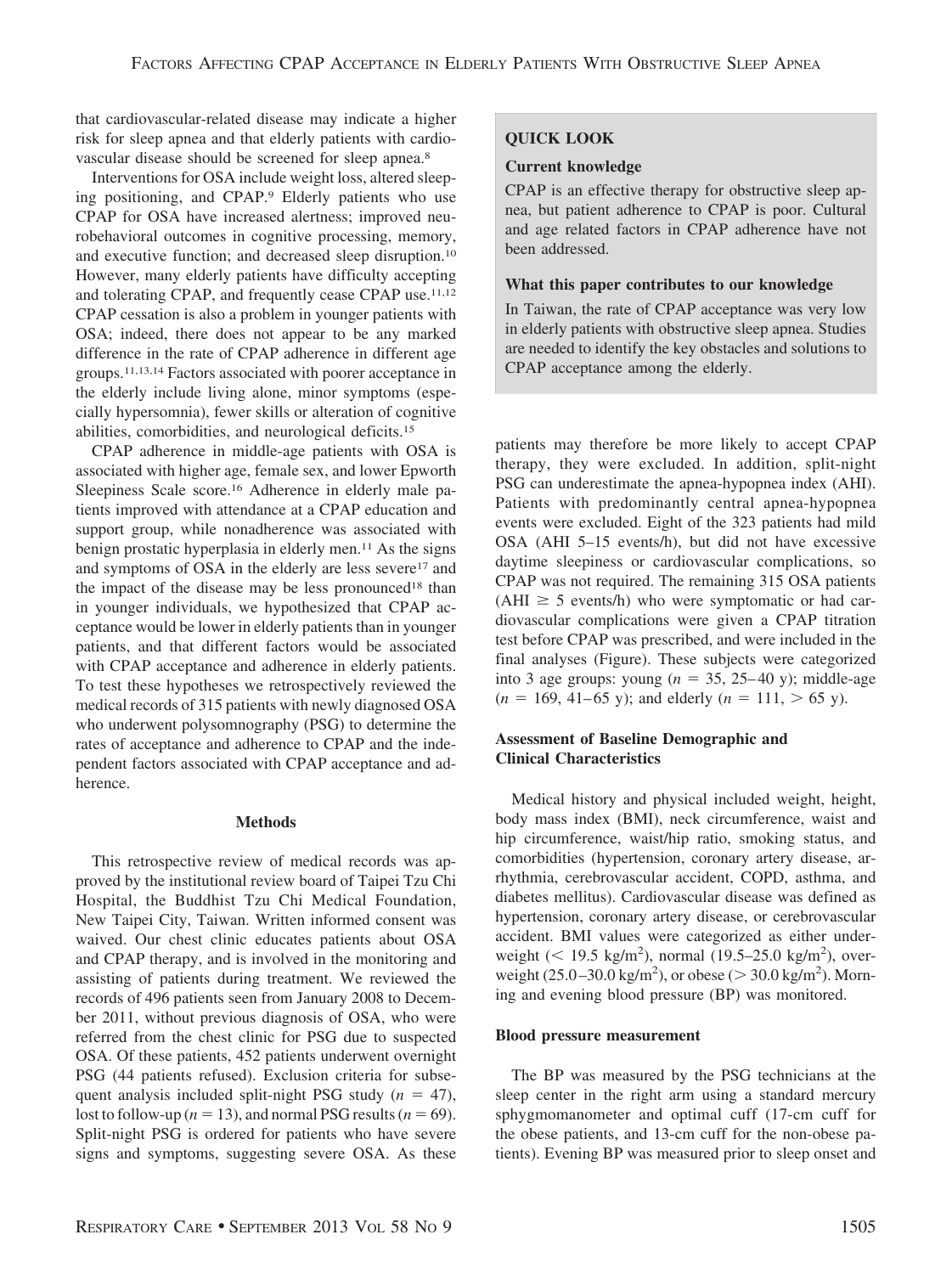

Figure. Flow chart.  $OSA =$  obstructive sleep apnea.  $PSG =$  polysomnography.

morning BP was measured immediately after awakening, with the patients still in a supine position and still attached to all of the monitoring equipments. Prior to measurement of evening BP, patients stay in a supine position for at least 15 minutes. Two consecutive measurements were performed on each occasion and were averaged to obtain the evening and morning BP. Mean arterial BP was calculated in the usual manner from the systolic BP and diastolic BP.

### **Assessment of Daytime Sleepiness**

Daytime sleepiness was subjectively evaluated using the Epworth Sleepiness Scale at the sleep center, before overnight PSG study.19,20 Excessive daytime sleepiness was defined as an Epworth Sleepiness Scale score of  $\geq 11$ .

# **Overnight Polysomnography**

Trained sleep technicians performed a standard overnight PSG study for at least 6 hours, with standard monitoring, including electroencephalography (EEG), electroculography, chin and bilateral anterior tibialis surface electromyography, electrocardiography, airflow through the nose and mouth by thermister, thoracoabdominal movements by respiratory inductive plethysmography, position sensor on the respiratory inductive plethysmography, snore sensor, and oxygen saturation on pulse oximetry  $(S_{pQ_2})$ simultaneously. All the technicians had received appropriate training from the Taiwan Society of Sleep Medicine and had at least 1 year of experience. PSG data were analyzed by manual scoring of every 30-second epoch. Sleep stage was scored by trained sleep technicians according to the standard criteria of Rechtschaffen and Kales.21 Apnea events were categorized into obstructive apnea, central apnea, mixed apnea, or hypopnea events. An apnea event was defined as the  $80~100\%$  reduction of airflow for at least 10 seconds. An obstructive apnea was defined as the requisite reduction of  $80~100\%$  airflow for at least 10 seconds with continued respiratory effort recorded in the chest and abdomen movements channels. A central apnea was defined as a cessation of both airflow and respiratory effort for at least 10 seconds. A mixed apnea was defined by a period of both airflow and respiratory effort cessation, followed by a period of continued airflow cessation in spite of gradually increasing respiratory effort. A hypopnea event was defined as at least 50% reduction of airflow for at least 10 seconds or at least 30% reduction of airflow for at least 10 seconds as compared to baseline and associated with at least 3% oxygen desaturation or with an EEG arousal. The AHI was calculated as the total number of apnea and hypopnea events per hour of sleep. The desaturation index was calculated as the number of desaturations  $\geq 3\%$  per hour of recording. Arousal index was calculated as the number of arousal events per hour. Sleep efficiency was defined as the fraction of total sleep time to total recording time. Sleep latency was defined as the time from lights off to the first identifiable sleep stage. Rapid eye movement (REM) latency was defined as the time from the first identifiable sleep stage to the first REM sleep.

### **CPAP Titration Test**

Thirty-nine patients refused the CPAP titration, so CPAP titration was performed with 276 subjects. Mask fit was optimized for all subjects before the test. Pressure was adjusted to eliminate 95% of apneas, hypopneas, and snor-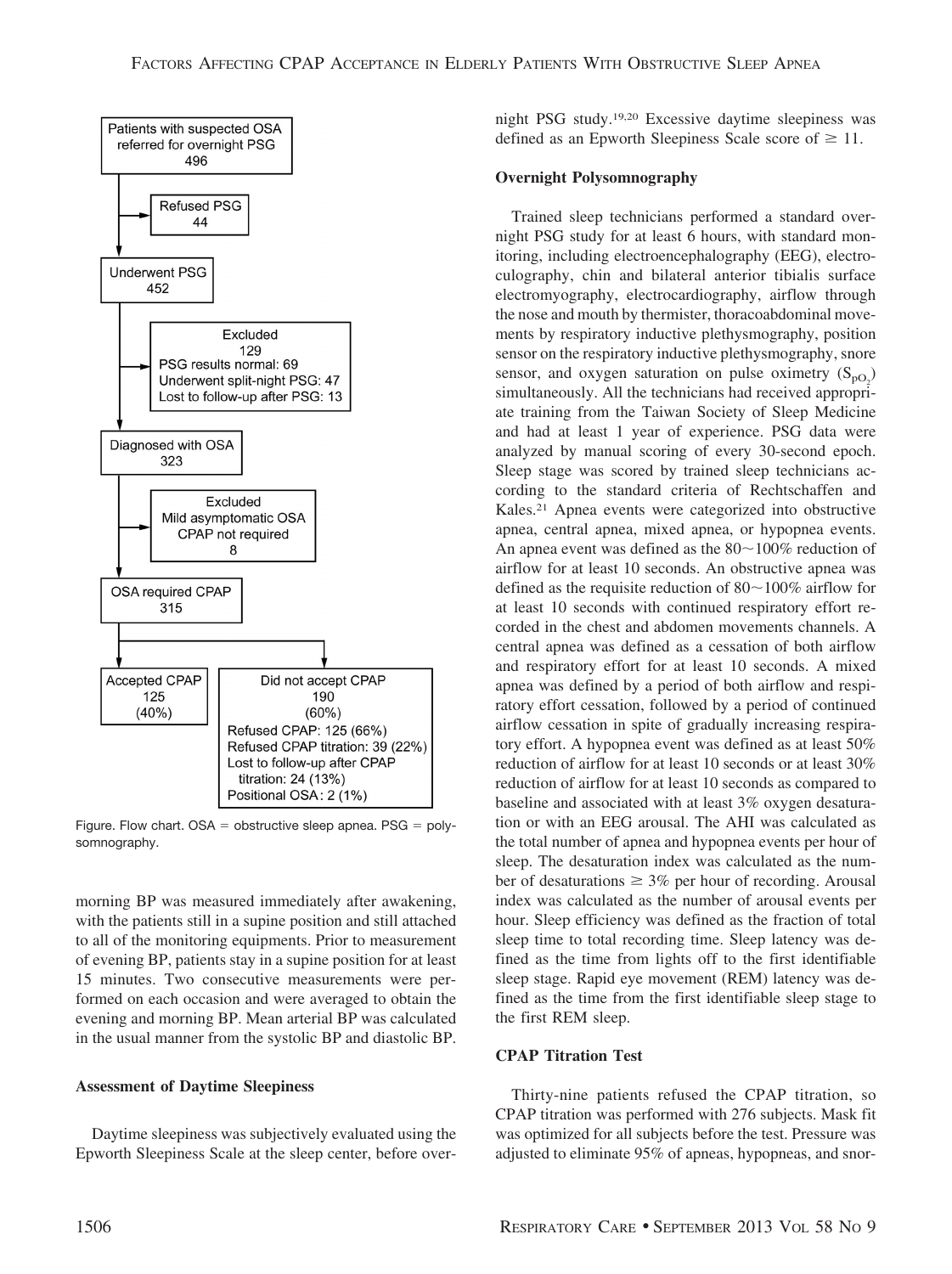| Table 1. | <b>CPAP/BPAP</b> Devices |  |
|----------|--------------------------|--|
|----------|--------------------------|--|

| Manufacturer                               | Model                           | Type                |
|--------------------------------------------|---------------------------------|---------------------|
| ResMed, San Diego, California              | S8 Elite                        | <b>CPAP</b>         |
|                                            | S8 AutoSet Spirit               | Auto-titrating CPAP |
|                                            | S9 Elite                        | <b>CPAP</b>         |
|                                            | S9 AutoSet                      | Auto-titrating CPAP |
|                                            | <b>VPAP III ST</b>              | <b>BPAP</b>         |
|                                            | <b>VPAP IV ST</b>               | <b>BPAP</b>         |
| Respironics, Murrysville, Pennsylvania     | REMstar Auto M with A-Flex 510M | Auto-titrating CPAP |
|                                            | REMstar Auto M 501M             | Auto-titrating CPAP |
|                                            | BiPAP Synchrony                 | <b>BPAP</b>         |
|                                            | BiPAP Auto M Series 701M        | <b>BPAP</b>         |
| Fisher & Paykel, Auckland, New Zealand     | SleepStyle 250 Auto Series      | Auto-titrating CPAP |
|                                            | SleepStyle 254                  | <b>CPAP</b>         |
| Puritan Bennett, Pleasanton, California    | GoodKnight 420E                 | Auto-titrating CPAP |
|                                            | GoodKnight 420S                 | <b>CPAP</b>         |
| Breas Medical, Mölnlycke, Sweden           | iSleep 20i                      | Auto-titrating CPAP |
| $BPAP = bi-level positive airway pressure$ |                                 |                     |

ing, and to achieve an oxygen saturation of  $> 90\%$  and AHI  $<$  5 events/h in subjects during REM sleep in a supine position.

#### **CPAP Prescription and Follow-Up**

After determining the optimal CPAP pressure, CPAP was suggested and prescribed. Subjects had choice of 5 types of CPAP device, each of which has a built-in counter to measure adherence (Table 1). Subjects were assisted in device selection according to their individual needs and preferences. In this study, BPAP was prescribed if a subject: could not tolerate CPAP because of persistent nasal mask air leak, very high pressure, or discomfort exhaling against positive pressure; had concomitant nocturnal breathing disorders, including restrictive thoracic disorders, COPD, or nocturnal hypoventilation; or had central sleep apnea that was unresponsive to CPAP. After a subject accepted, purchased, and started long-term CPAP at home, they were followed-up after 1 month, and then every 3 months. Subjects brought their data card or CPAP equipment to each follow-up visit at our out-patient department, and adherence data were downloaded. Only the data from the last follow-up visit are presented in this study.

## **CPAP Acceptance and Adherence**

CPAP acceptance was defined as CPAP use for at least the first 2 weeks.<sup>22</sup> Patients who refused CPAP titration  $(n = 39)$ , did not attend follow-up after CPAP titration  $(n = 24)$ , refused CPAP after suggestion or prescription  $(n = 125)$ , or chose positional therapy for their positional OSA  $(n = 2)$ , were scored as non-acceptors of CPAP. CPAP adherence was defined as CPAP use for  $\geq 4$  h/night for  $\geq 70\%$  of the nights monitored, based on the built-in counter data from the last follow-up.23,24

### **Statistical Analysis**

The 3 continuous variables of neck circumference, waist/ hip ratio, and stage 2 sleep were normally distributed and are presented as mean  $\pm$  SD. Normally distributed variables were compared by one-way analysis of variance. The remaining continuous variables were non-normally distributed and are presented as median and IQR values. Non-normally distributed variables were compared with the non-parametric Kruskal-Wallis test. Categorical variables are expressed as number and percentage, and were compared with the Fisher exact test. Bonferroni correction was used in the post-hoc tests for pair-wise group comparisons. Comparisons of pre-PSG and post-PSG systolic BP, diastolic BP, mean BP within age groups were made using the nonparametric Wilcoxon signed-rank test. Univariable and multivariable logistic regression analyses were performed to evaluate the independent factors associated with CPAP acceptance and adherence. All significant factors identified in the univariable analyses, except for those that had collinearity with other variables, were entered into a multivariable logistic regression model. All statistical assessments were 2-sided and were evaluated at the  $P < .05$ level of statistical significance. Statistical analyses were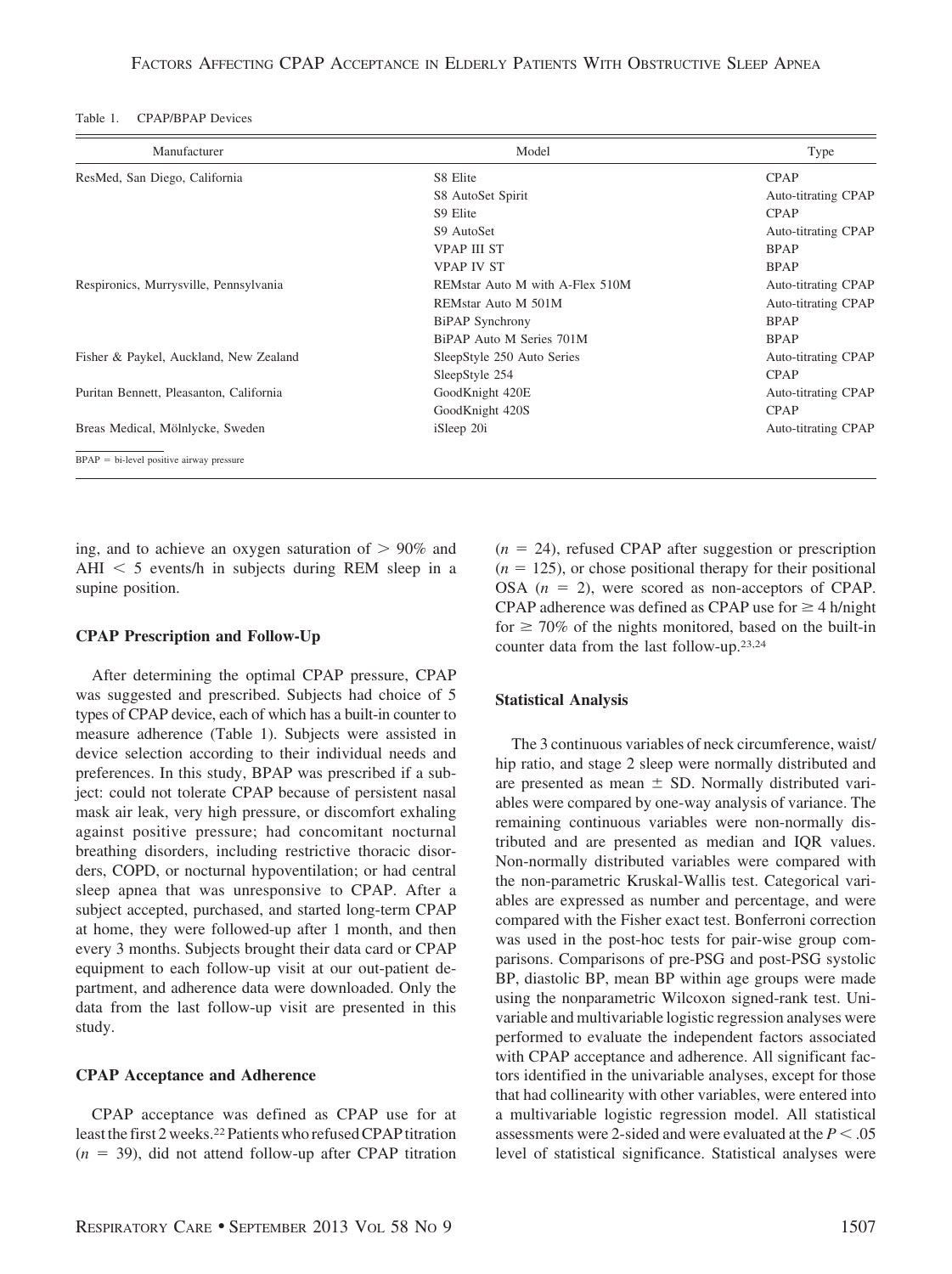#### Table 2. Demographics and Clinical Characteristics

|                                                |                        | Age Range, y           |                               |                  |
|------------------------------------------------|------------------------|------------------------|-------------------------------|------------------|
|                                                | $25 - 40$<br>$n = 35$  | $41 - 65$<br>$n = 169$ | > 65<br>$n = 111$             | $\boldsymbol{P}$ |
| Male, no. $(\%)$                               | 33 (94.3)              | 135 (79.9)             | 72 (64.9)*†                   | < .001           |
| Smoking, no. $(\%)$                            |                        |                        |                               | .01              |
| Non-smoker                                     | 17(48.6)               | 79 (46.7)              | 48(43.2)                      |                  |
| Past smoker                                    | 3(8.6)                 | $54(32.0)*$            | $39(35.1)$ *                  |                  |
| Smoker                                         | 15(42.9)               | $36(21.3)*$            | $24(21.6)^*$                  |                  |
| Number of comorbidities, median (IQR)          | $0(0-1.0)$             | $1.0(0-2.0)$           | $2.0(1.0-3.0)$ $\frac{18}{5}$ | < 0.001          |
| Cardiovascular disease, no. (%)                | 11(31.4)               | $92(54.4)$ *           | $87(78.4)*{\dagger}$          | < .001           |
| Hypertension, no. $(\%)$                       | 11(31.4)               | 84 (49.7)              | $83(74.8)*{\dagger}$          | < .001           |
| Coronary artery disease, no. $(\%)$            | 0(0)                   | 16(9.5)                | $46(41.4)*{\dagger}$          | < 0.001          |
| Cerebrovascular accident, no. (%)              | 1(2.9)                 | 7(4.1)                 | 12(10.8)                      | .07              |
| Arrhythmia, no. $(\%)$                         | 0(0)                   | 8(4.7)                 | $22(19.8)*†$                  | < .001           |
| COPD, no. $(\%)$                               | 6(17.1)                | 24(14.2)               | $40(36.0)$ †                  | < .001           |
| Diabetes mellitus, no. $(\%)$                  | 2(5.7)                 | 25(14.8)               | $30(27.0)*{\dagger}$          | .005             |
| Body weight, no. $(\%)$                        |                        |                        |                               | .02              |
| Underweight: BMI $\leq$ 19.5 kg/m <sup>2</sup> | 0(0)                   | 1(0.6)                 | 4(3.6)                        |                  |
| Normal weight: BMI 19.5-25.0 $\text{kg/m}^2$   | 6(17.1)                | 46(27.2)               | 34(30.6)                      |                  |
| Overweight: BMI 25.0-30.0 $\text{kg/m}^2$      | 11(31.4)               | 74 (43.8)              | 50(45.0)                      |                  |
| Obese: BMI $\geq$ 30.0 kg/m                    | 18(51.4)               | 48 $(28.4)$ *          | $23(20.7)$ *                  |                  |
| BMI, median (IQR) $\text{kg/m}^2$              | $30.1(27.1 - 33.8)$    | $27.3(24.7-30.4)$ *    | $26.4(24.2 - 2.0)$            | .001             |
| Neck circumference, median (IQR) cm            | $40.7 \pm 3.7$         | $39.2 \pm 3.4*$        | $38.1 \pm 3.0$ †‡             | < .001           |
| Waist circumference, median (IOR) cm           | $102.0(92.0 - 111.0)$  | $96.0(91.0-103.0)$     | 98.0 (90.0-105.0)             | .09              |
| Hip circumference, median (IQR) cm             | $108.0(102.0 - 115.0)$ | $102.0(97.5-108.0)$ ‡  | $100.0(96.0-108.0)$ #         | < .001           |
| Waist/hip ratio, mean $\pm$ SD                 | $0.938 \pm 0.054$      | $0.941 \pm 0.053$      | $0.959 \pm 0.060$ †           | .02              |

Multiple comparisons were performed using the Bonferroni procedure with type-1 error adjustment.

 $* P < .02$  vs the 25–40 age range.

 $\uparrow$  *P* = .02 vs the 41–65 age range.

 $\frac{1}{3}P < .001$  vs the 25–40 age range.

 $§$  *P* < .001 vs the 41–65 age range.

 $BMI = body$  mass index

performed with statistics software (SPSS 15.0, SPSS, Chicago, Illinois).

# **Results**

# **Baseline Demographic and Clinical Characteristics**

A total of 315 subjects with OSA were enrolled in the study, including 240 (76.2%) males and 75 (23.8%) females. The demographic and clinical characteristics of the subjects are summarized in Table 2. The 3 age groups significantly differed in sex, smoking history, and comorbidities. A significantly higher proportion of the elderly group had cardiovascular disease, including hypertension, coronary artery disease, and arrhythmia. Significantly more elderly subjects suffered from COPD and diabetes mellitus than did the other groups.

Physical characteristics were significantly different between the groups. Neck circumference was significantly lower in the elderly group, but BMI and the prevalence of obesity were significantly lower in the middle-age and elderly groups (see Table 2). Although hip circumference in the middle-age and elderly groups was significantly lower, the waist/hip ratio was significantly higher in the elderly group than in the middle-age group.

# **Daytime Sleepiness and Overnight Polysomnography Results**

Daytime sleepiness and overnight PSG results differed with age (Table 3). The younger group had significantly higher Epworth Sleepiness Scale score, excessive daytime sleepiness, AHI, and desaturation index than did the middle-age and elderly groups. Significantly lower sleep efficiency and longer sleep latency were observed in the elderly group (see Table 3). Significantly higher stage 1 sleep, lower stage 2 sleep, and lower mean  $S_{pQ}$  were observed in the elderly group than in the middle-age group. Stage 3–4 sleep was significantly lower in the elderly group than in the 2 other groups.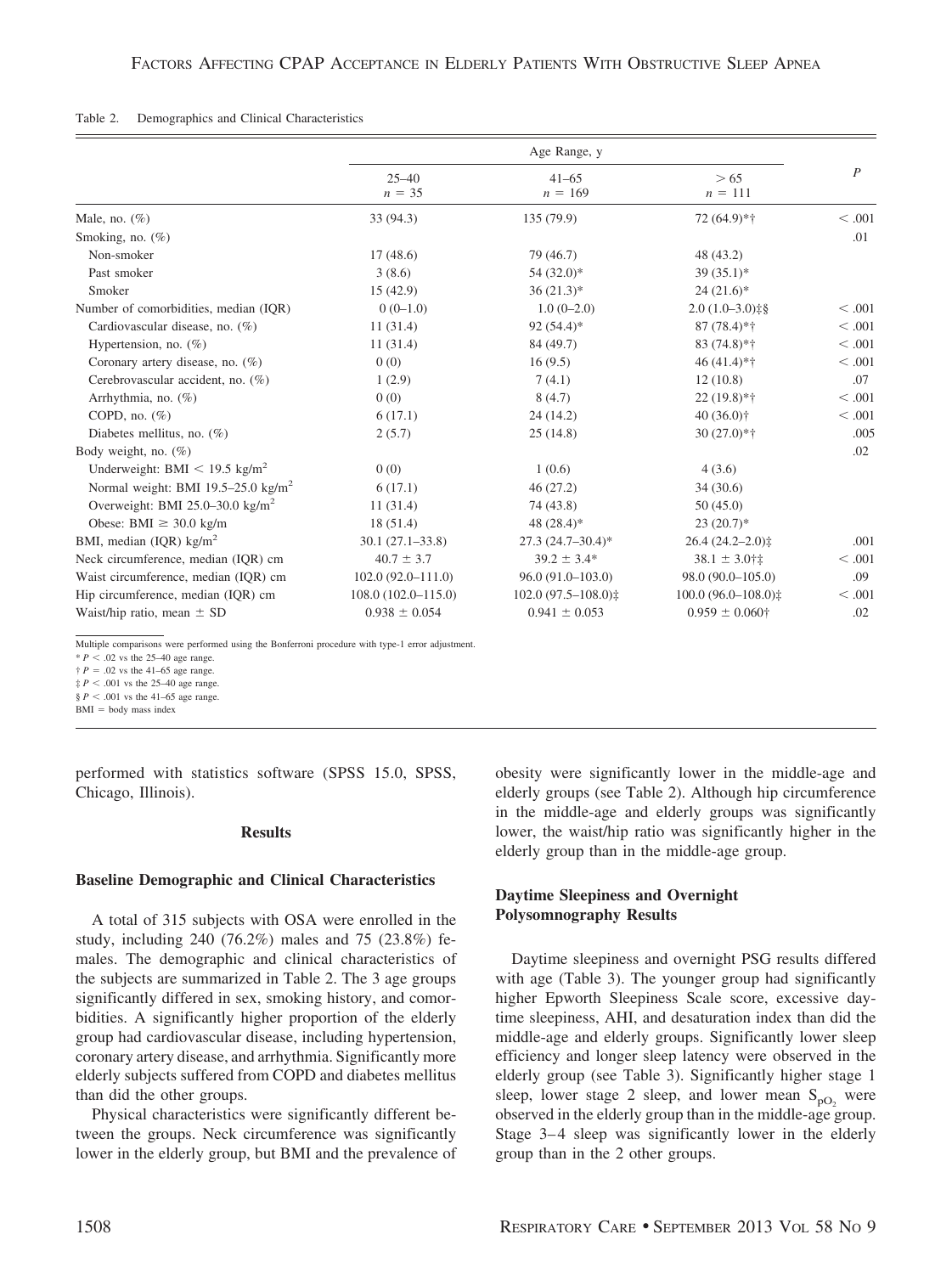#### Table 3. Daytime Sleepiness, Overnight Polysomnography, and Acceptance of CPAP

|                                                                                      | Age Range, y          |                        |                                    |                |  |
|--------------------------------------------------------------------------------------|-----------------------|------------------------|------------------------------------|----------------|--|
|                                                                                      | $25 - 40$<br>$n = 35$ | $41 - 65$<br>$n = 169$ | > 65<br>$n = 111$                  | $\overline{P}$ |  |
| Excessive daytime sleepiness (Epworth)<br>Sleepiness Scale score $\geq$ 11), no. (%) | 26(74.3)              | $79(46.7)$ *           | 48 $(43.2)$ *                      | .004           |  |
| Epworth Sleepiness Scale score                                                       | $13.0(10.0-15.0)$     | $10.0 (7.0 - 14.0)^*$  | $9.0(5.0-14.0)$ †                  | < 0.001        |  |
| Overnight polysomnography                                                            |                       |                        |                                    |                |  |
| Apnea-hypopnea index, events/h                                                       | $52.6(20.6 - 73.5)$   | $35.5(23.1 - 56.0)^*$  | $34.3 (21.9 - 50.5)^*$             | .02            |  |
| Desaturation index, events/h                                                         | $50.0(12.4 - 71.8)$   | $23.9(11.8 - 46.8)^*$  | $22.7(7.7-39.4)$ *                 | .01            |  |
| Arousal index, events/h                                                              | $58.0(23.0 - 78.0)$   | $43.0(26.0-63.0)$      | $43.0(28.0 - 60.0)$                | .16            |  |
| Sleep efficiency, %                                                                  | 88.0 (80.0-91.0)      | 84.0 (75.0–90.0)       | $68.0(53.0 - 81.0)$ <sup>+</sup> ‡ | < .001         |  |
| Sleep latency, min                                                                   | $13.0(10.0-22.0)$     | $14.0(8.0-22.0)$       | $22.0(11.0-38.0)*{\ddagger}$       | < .001         |  |
| REM latency, min                                                                     | $106.5(81.0-151.0)$   | $102.0(75.5-178.0)$    | $111.0(82.0-180.0)$                | .87            |  |
| S1 stage, $%$                                                                        | $28.0(15.0-49.0)$     | $27.0(17.0-38.0)$      | 34.0 (23.0-50.0) $\ddagger$        | .003           |  |
| S2 stage, mean $\pm$ SD %                                                            | $52.0 \pm 14.0$       | $56.2 \pm 14.1$        | $50.5 \pm 16.4$                    | .006           |  |
| S3 $-4$ stage, %                                                                     | $2.0(0.0-9.0)$        | $0(0-3.0)$             | $0(0-0)$ †§                        | < 0.001        |  |
| Non-REM stage $S1 + S2 + S3-4$ , %                                                   | $91.0(83.0 - 94.0)$   | $88.0(83.0 - 94.0)$    | $91.0(85.0 - 96.0)$                | .20            |  |
| REM stage, %                                                                         | $9.0(6.0-17.0)$       | $12.0(6.0-17.0)$       | $9.0(4.0-15.0)$                    | .20            |  |
| Mean $S_{aO2}$ , %                                                                   | $92.0(88.0-95.0)$     | $93.0(90.0 - 95.0)$    | 91.0 (90.0-93.0):                  | < .001         |  |
| Nadir $S_{aO_2}$ , %                                                                 | 79.0 (65.0-83.0)      | $81.0(73.0 - 86.0)$    | $81.0(76.0 - 86.0)$                | .14            |  |
| CPAP acceptance, no. $(\%)$                                                          | 21(60.0)              | 69(40.8)               | $35(31.5)^*$                       | .01            |  |

Values are median (IQR), unless otherwise indicated.

Multiple comparisons were performed using the Bonferroni procedure with type-1 error adjustment.

REM = rapid eye movement.<br>  $* P < .02$  vs 25–40 y range.

 $\uparrow$  *P* < .001 vs 25–40 y range.

 $\frac{1}{7} P < .001$  vs 41–65 y range.

§ *P* .02 vs 41–65 y range.

Table 4. Summary of Evening and Morning Blood Pressure Measurements by Patient Age Group

|                                 |                       | Age Range, y           |                      |         |  |  |
|---------------------------------|-----------------------|------------------------|----------------------|---------|--|--|
|                                 | $25 - 40$<br>$n = 35$ | $41 - 65$<br>$n = 169$ | > 65<br>$n = 111$    | P       |  |  |
| Systolic blood pressure, mm Hg  |                       |                        |                      |         |  |  |
| Evening                         | $131.0(122.0-143.0)$  | $124.0(116.0-134.0)$   | $129.0(119.0-136.0)$ | .02     |  |  |
| Morning                         | $132.0(123.0-141.0)$  | $126.0(119.0-137.0)$   | $131.0(121.0-141.0)$ | .06     |  |  |
| P                               | .81                   | $.005*$                | $.008*$              |         |  |  |
| Diastolic blood pressure, mm Hg |                       |                        |                      |         |  |  |
| Evening                         | $83.0(75.0 - 88.0)$   | $78.0(71.0 - 85.0)$    | 74.0 (68.0-80.0)†‡   | < 0.001 |  |  |
| Morning                         | $84.0(76.0 - 96.0)$   | $82.0(75.0 - 91.0)$    | 79.0 (72.0–85.0) §   | .002    |  |  |
| P                               | $.04*$                | < .001                 | < 0.01               |         |  |  |
| Mean blood pressure, mm Hg      |                       |                        |                      |         |  |  |
| Evening                         | $99.7(92.0 - 105.0)$  | $93.7(86.0-100.3)$     | $91.3(85.7-98.3)$ §  | .007    |  |  |
| Morning                         | $99.7(90.7 - 112.0)$  | $97.3(90.3 - 106.3)$   | $97.3(89.3-102.3)$   | .23     |  |  |
| P                               | .10                   | < .001                 | < 0.01               |         |  |  |

Values are median and IQR. Multiple comparisons were performed using the Bonferroni procedure with type-1 error adjustment.

\* *P* .05 between evening and morning blood pressures within age range. † *P* .001 vs the 25–40 y range.

 $\frac{1}{4}P < .001$  vs the 41–65 y range.

§ *P* .02 vs the 25–40 y range.

 $\Vert P \leq .02$  vs the 41–65 y range.

 $\P P < .001$  between evening and morning blood pressures within age range.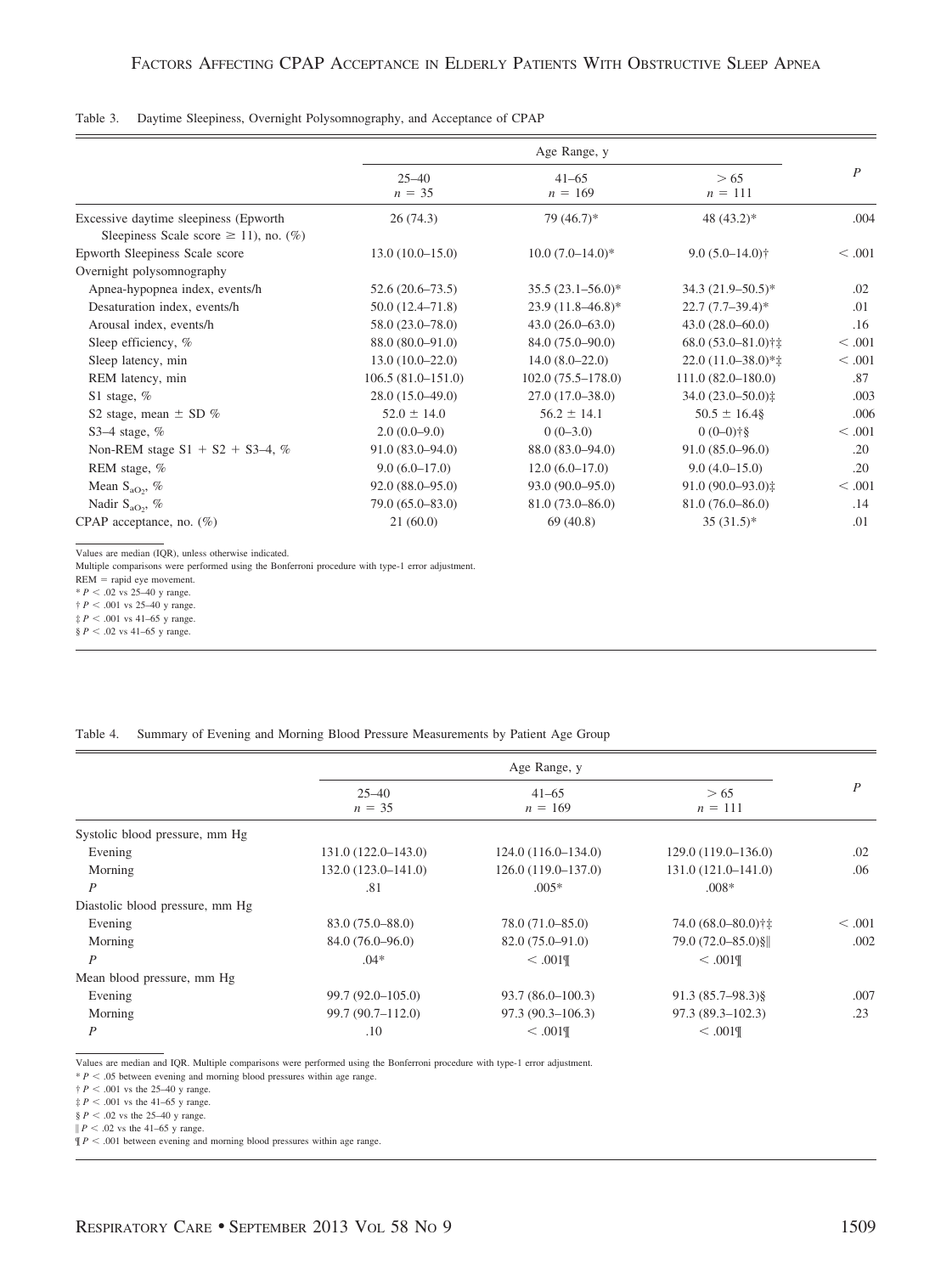|                                                                            | Univariate Analysis   |                  | Multivariate Analysis |                  |
|----------------------------------------------------------------------------|-----------------------|------------------|-----------------------|------------------|
|                                                                            | Odds Ratio* (95% CI)  | $\boldsymbol{P}$ | Odds Ratio* (95% CI)  | $\boldsymbol{P}$ |
| Age range, y                                                               |                       |                  |                       |                  |
| $25 - 40$                                                                  | Reference             |                  | Reference             |                  |
| $41 - 65$                                                                  | $0.46(0.22 - 0.97)$   | .04              | $0.53(0.21 - 1.33)$   | .10              |
| > 65                                                                       | $0.31(0.14 - 0.67)$   | .003             | $0.41(0.14 - 1.21)$   | .10              |
| Sex                                                                        |                       |                  |                       |                  |
| Female                                                                     | Reference             |                  |                       |                  |
| Male                                                                       | $2.33(1.31-4.16)$     | .004             | $1.31(0.62 - 2.77)$   | .10              |
| Smoking status                                                             |                       |                  |                       |                  |
| Non-smoker                                                                 | Reference             |                  |                       |                  |
| Past smoker                                                                | $1.03(0.61 - 1.75)$   | .91              |                       |                  |
| Smoker                                                                     | $1.11(0.63 - 1.96)$   | .73              |                       |                  |
| Number of comorbidities                                                    |                       |                  |                       |                  |
| None                                                                       | Reference             |                  | Reference             |                  |
| $1 - 2$                                                                    | $0.44(0.26 - 0.73)$   | .002             | $0.43(0.23 - 0.81)$   | .009             |
| $3 - 6$                                                                    | $0.32(0.15-0.69)$     | .004             | $0.38(0.14 - 1.06)$   | .06              |
| Work status                                                                |                       |                  |                       |                  |
| Unemployed                                                                 | Reference             |                  |                       |                  |
| Retired                                                                    | $0.84(0.16 - 4.53)$   | .84              |                       |                  |
| Employed                                                                   | $0.70(0.14 - 3.55)$   | .67              |                       |                  |
| Homemaker                                                                  | $0.38(0.07-2.09)$     | .27              |                       |                  |
| Excessive daytime sleepiness (Epworth<br>Sleepiness Scale score $\geq$ 11) | $1.93(1.22 - 3.05)$   | .005             | $1.95(1.14 - 3.33)$   | .02              |
| OSA severity                                                               |                       |                  |                       |                  |
| Mild: AHI 5-15 events/h                                                    | Reference             |                  | Reference             |                  |
| Moderate: AHI 15-30 events/h                                               | $5.60(1.56 - 20.16)$  | .008             | $8.13(2.13 - 31.02)$  | .002             |
| Severe: $AHI > 30$ events/h                                                | $17.17(5.16 - 57.07)$ | < 0.001          | 18.29 (5.07-66.02)    | < 0.001          |
| Body mass index                                                            | $1.02(0.97-1.07)$     | .45              |                       |                  |
| Neck circumference                                                         | $1.08(1.01-1.16)$     | .02              | $0.96(0.87-1.07)$     | .47              |
| Waist/hip ratio                                                            | $1.57(1.04 - 2.37)$   | .03              | $1.43(0.81 - 2.53)$   | .22              |
| Sleep efficiency                                                           | $1.01(0.99-1.02)$     | .28              |                       |                  |
| Sleep latency                                                              | $1.00(0.99 - 1.01)$   | .49              |                       |                  |
| Sleep stage                                                                |                       |                  |                       |                  |
| S1                                                                         | $1.02(1.00-1.03)$     | .01              | $1.00(0.98 - 1.02)$   | .72              |
| S <sub>2</sub>                                                             | $0.99(0.98 - 1.01)$   | .42              |                       |                  |
| $S3-4$                                                                     | $0.93(0.88 - 0.98)$   | .01              | $0.94(0.88 - 1.01)$   | .08              |
| <b>REM</b>                                                                 | $0.96(0.93 - 0.99)$   | .008             | $0.99(0.95 - 1.04)$   | .76              |

|  |  |  |  |  |  |  | Table 5. Summary of the Factors Associated With CPAP Acceptance |
|--|--|--|--|--|--|--|-----------------------------------------------------------------|
|--|--|--|--|--|--|--|-----------------------------------------------------------------|

\* The odds ratios for continuous variables indicate that the probability of accepting CPAP was increased (odds ratio - 1) or decreased (odds ratio 1) by every 1 unit increase in the corresponding variable, except for the odds ratio for waist/hip ratio, which indicates that the probability of accepting CPAP was increased by every 0.1 unit increase in waist/hip ratio.

OSA = obstructive sleep apnea

 $AHI =$  apnea-hypopnea index

 $REM = rapid eye movement$ 

# **Blood Pressure Measurement**

There was a significant difference between morning and evening median diastolic BP in the younger group (Table 4). In the middle-age and elderly groups, median morning systolic BP, diastolic BP, and mean BP were all significantly higher than the corresponding evening values (see Table 4). Evening and morning diastolic BP were both significantly lower in the elderly group than in the other groups. Median evening mean BP, but not morning mean BP, was significantly lower in the elderly group than in the other groups.

# **CPAP Acceptance**

A total of 125 subjects accepted CPAP, including 21  $(60.0\%)$  in the younger group, 69  $(40.8\%)$  in the middleage group, and 35 (31.5%) in the elderly group. The proportion of subjects accepting CPAP was significantly lower in the elderly group than in the younger group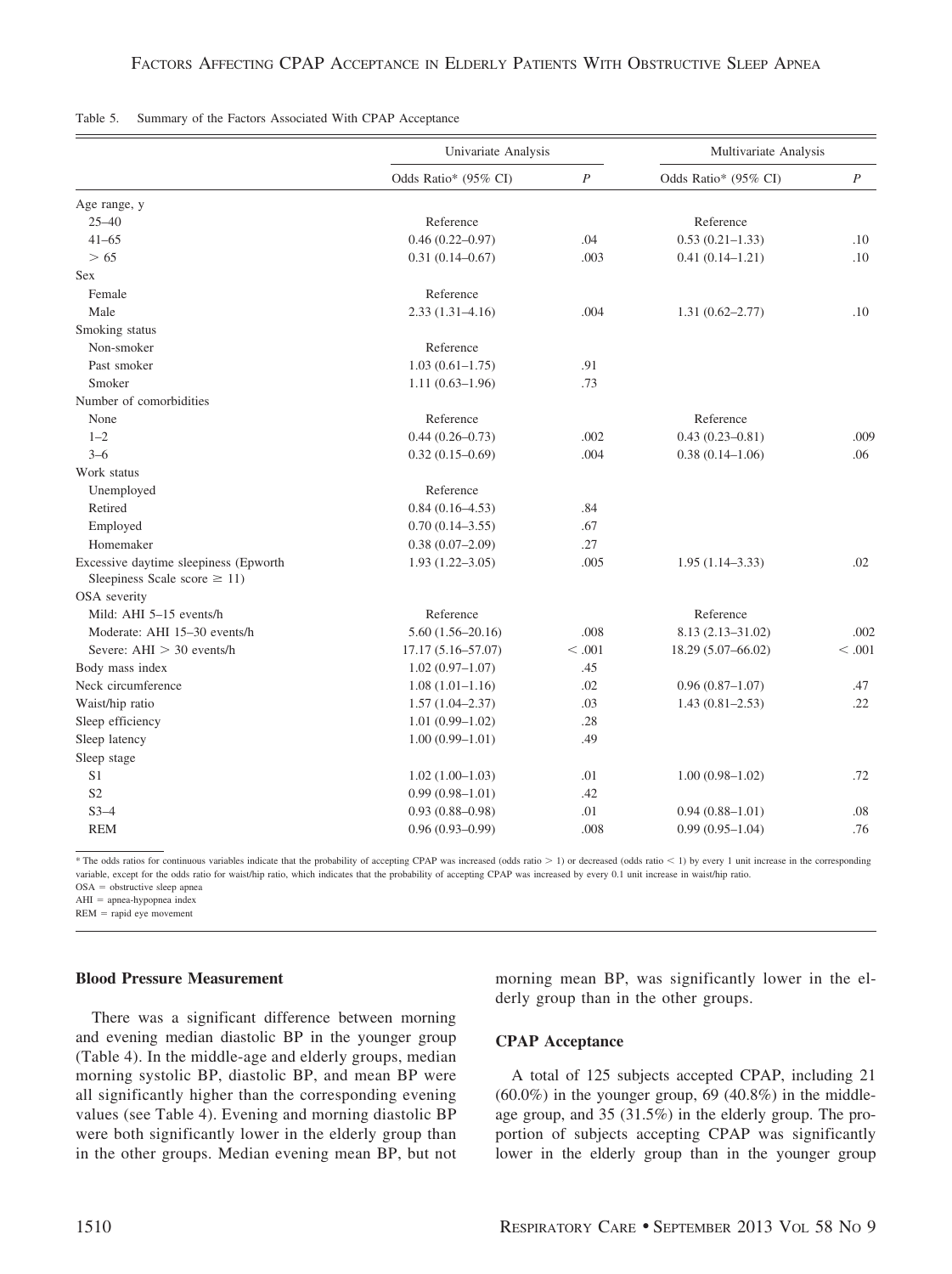#### Table 6. Summary of Modes and Adherence  $(n = 125)$

|                                         | Age Range, y          |                       |                  |                  |
|-----------------------------------------|-----------------------|-----------------------|------------------|------------------|
|                                         | $25 - 40$<br>$n = 21$ | $41 - 65$<br>$n = 69$ | > 65<br>$n = 35$ | $\boldsymbol{P}$ |
| Mode, no. $(\%)$                        |                       |                       |                  |                  |
| Auto-titrating CPAP                     | 15(71.4)              | 37(53.6)              | 19(54.3)         | .01              |
| <b>BPAP</b>                             | 0(0)                  | 1(1.4)                | $6(17.1)^*$      |                  |
| <b>CPAP</b>                             | 6(28.6)               | 31(44.9)              | 10(28.6)         |                  |
| Follow-up duration, median (IQR) months | $5.5(3.0-13.0)$       | $10.5(3.5-15.5)$      | $9.0(3.0-16.0)$  | .50              |
| Use, median (IQR) h/night†              | $4.8(4.2 - 5.7)$      | $5.5(3.8-6.5)$        | $5.8(4.5-6.9)$   | .16              |
| Adherence category, no. $(\%)$ :        |                       |                       |                  |                  |
| High                                    | 11(52.4)              | 45(65.2)              | 24(68.6)         | .46              |
| Low                                     | 10(47.6)              | 24(34.8)              | 11(31.4)         |                  |
| Continuity of use category, no. $(\%)\$ |                       |                       |                  |                  |
| Continuous                              | 15(71.4)              | 46(66.7)              | 26(74.3)         | .77              |
| Discontinuous                           | 6(28.6)               | 23(33.3)              | 9(25.7)          |                  |

 $* P = .02$  vs the 41–65 y range.

† Determined from the data recorder of the CPAP or bi-level positive airway pressure (BPAP) device.

 $\ddagger$  High adherence =  $\geq$  4 h/night for  $\geq$  70% of the nights monitored.

§ Continuous use every night.

(see Table 3). The main reasons for non-acceptance were cost, belief that the device is uncomfortable, and not believing there was a need for treatment of OSA.

#### **Factors Associated With CPAP Acceptance**

Univariable analyses revealed that age, sex, number of comorbidities, excessive daytime sleepiness, AHI severity, neck circumference, waist/hip ratio, stage 1 sleep, stage 3–4 sleep, and REM sleep were significantly associated with CPAP acceptance (Table 5). Most of these variables (age, sex, neck circumference, waist/hip ratio, stage 1 sleep, stage 3–4 sleep, and REM sleep) were not significantly associated with acceptance in the multivariable analysis (see Table 5). Multivariable analyses revealed that excessive daytime sleepiness, AHI severity, and the number of comorbidities were significantly associated with CPAP acceptance. After controlling for other factors in the multivariable analyses, subjects with 1–2 comorbidities were less likely to accept the CPAP than those with no comorbidities (odds ratio 0.43,  $P = .009$ ). Conversely, subjects with excessive daytime sleepiness (Epworth Sleepiness Scale score  $\geq$  11) were more likely to accept CPAP than subjects without excessive daytime sleepiness (odds ratio 1.95,  $P = .02$ ). Subjects with moderate and severe AHI were more likely to accept CPAP than those with mild AHI (odds ratios 8.13 and 18.29, respectively).

# **CPAP Adherence**

The proportion of subjects using different modes differed with age. Specifically, BPAP use was significantly higher in the elderly than in the middle-age subjects  $(17.1\% \text{ vs } 1.4\%)$  (Table 6). Of the 6 subjects who used BPAP in the elderly group, 3 could not tolerate CPAP because of the high pressure, one had severe mask leakage, one had moderate COPD with additional desaturation during sleep, and one had mixed obstructive and central sleep apnea due to congestive heart failure.

#### **Factors Associated With CPAP Adherence**

Univariable analyses revealed that smoking status was significantly associated with CPAP adherence; smokers had lower adherence than non-smokers (odds ratio 0.33,  $P = .02$ , Table 7).

#### **Discussion**

OSA can reduce physical functioning, lessen memory recall, and increase the risk of falling (and associated consequences, including death) in the elderly.<sup>5</sup> In this study, we found that OSA subjects in the elderly group had fewer daytime symptoms, lower AHI, worse sleep efficiency, longer sleep latency, higher stage 1 sleep, lower stage 2 sleep, and lower mean  $S_{pQ_2}$  than did the middle-age and young subjects. These findings are consistent with those previously reported.<sup>4,5</sup> The lower baseline  $S_{pQ_2}$  in the elderly subjects is interesting and may in part explain their less severe OSA symptoms. The lower baseline  $S_{pQ_2}$  may allow for easier attainment of the vertical part of the oxygen-hemoglobin dissociation curve and thus increased sensitivity to changes in oxygen and more rapid desaturation. In contrast, with the higher  $S_{pO_2}$  in the younger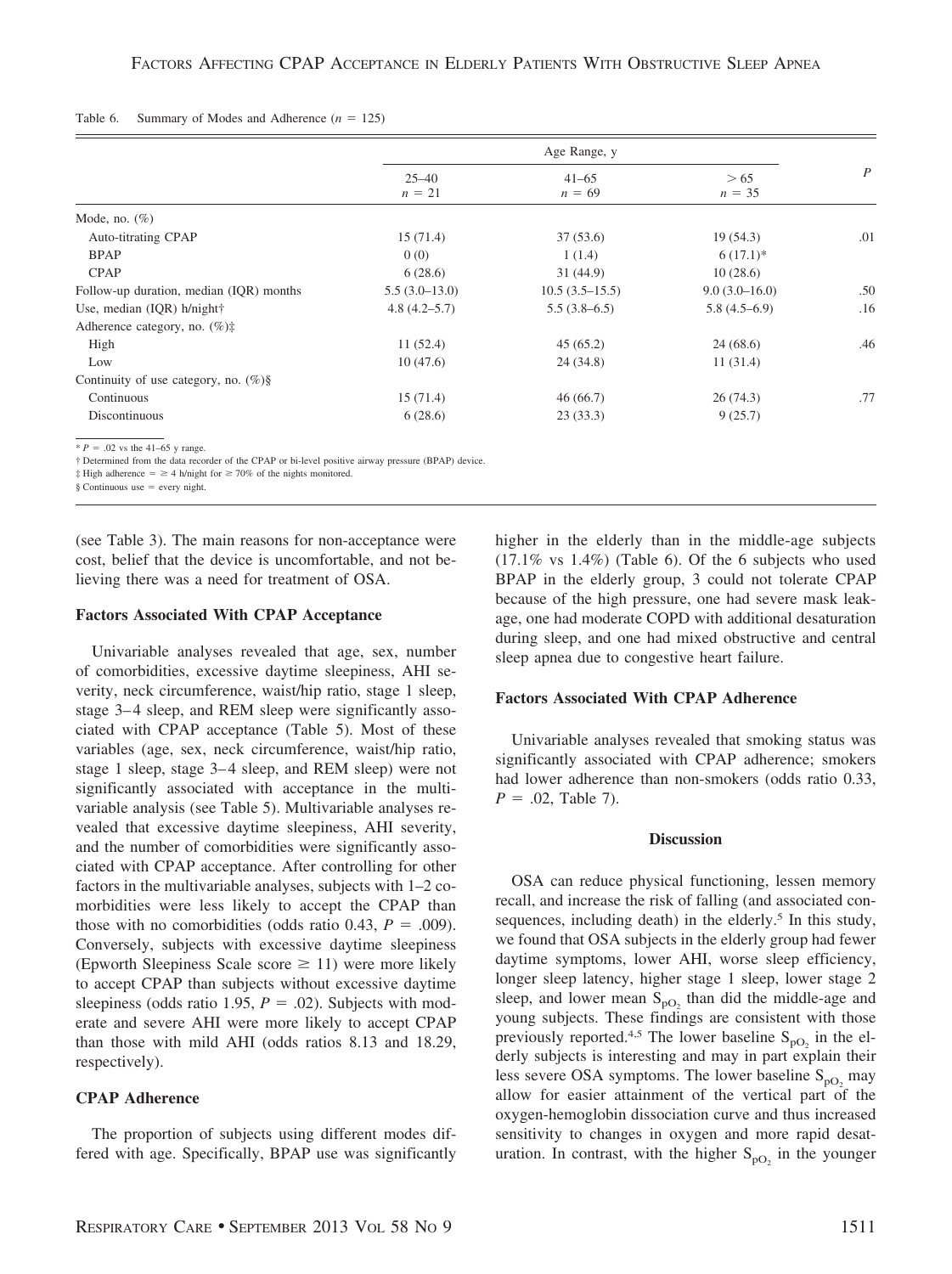| Table 7. |  |  |  | Summary of Factors Associated With CPAP Adherence |  |  |  |
|----------|--|--|--|---------------------------------------------------|--|--|--|
|----------|--|--|--|---------------------------------------------------|--|--|--|

|                                                                               | Univariate Analysis  |                  |
|-------------------------------------------------------------------------------|----------------------|------------------|
|                                                                               | Odds Ratio* (95% CI) | $\boldsymbol{P}$ |
| Age Range, y                                                                  |                      |                  |
| $25 - 40$                                                                     | Reference            |                  |
| $41 - 65$                                                                     | $1.70(0.63 - 4.58)$  | .29              |
| > 65                                                                          | $1.98(0.65 - 6.05)$  | .23              |
| Sex                                                                           |                      |                  |
| Male                                                                          | $0.42(0.13 - 1.36)$  | .15              |
| Female                                                                        | Reference            |                  |
| Smoking status                                                                |                      |                  |
| Non-smoker                                                                    | Reference            |                  |
| Past smoker                                                                   | $0.87(0.35 - 2.12)$  | .76              |
| Smoker                                                                        | $0.33(0.13 - 82)$    | .02              |
| Number of comorbidities                                                       |                      |                  |
| $\Omega$                                                                      | Reference            |                  |
| $1 - 2$                                                                       | $1.55(0.71 - 3.37)$  | .27              |
| $3 - 6$                                                                       | $1.12(0.32 - 3.90)$  | .86              |
| Work status                                                                   |                      |                  |
| Unemployed                                                                    | Reference            |                  |
| Retired                                                                       | $7.00(0.54 - 91.11)$ | .14              |
| Employed                                                                      | $2.65(0.23 - 30.41)$ | .44              |
| Homemaker                                                                     | 8.67 (0.58–130.11)   | .12              |
| Excessive daytime sleepiness<br>(Epworth Sleepiness<br>Scale score $\geq$ 11) | $1.04(0.50 - 2.18)$  | .92              |
| Apnea-Hypopnea Index<br>severity                                              |                      |                  |
| Mild                                                                          | Reference            |                  |
| Moderate                                                                      | $7.5(0.53 - 105.28)$ | .14              |
| Severe                                                                        | $3.28(0.29 - 37.4)$  | .34              |
| Body mass index, $\text{kg/m}^2$                                              | $0.96(0.89 - 1.04)$  | .32              |
| Neck circumference, cm                                                        | $0.93(0.83 - 1.03)$  | .18              |
| Waist/hip ratio                                                               | $1.37(0.66 - 2.85)$  | .59              |
| Sleep efficiency, %                                                           | $1.01(0.98-1.03)$    | .37              |
| Sleep latency, min                                                            | $0.99(0.98 - 1.01)$  | .14              |
| Sleep stage, %                                                                |                      |                  |
| S1                                                                            | $1.00(0.98-1.02)$    | .77              |
| S <sub>2</sub>                                                                | $1.01(0.99 - 1.04)$  | .30              |
| $S3-4$                                                                        | $0.96(0.87-1.06)$    | .45              |
| <b>REM</b>                                                                    | $0.97(0.91 - 1.02)$  | .22              |

\* The odds ratios for continuous variables indicate that the probability of CPAP adherence was increased (odds ratio  $> 1$ ) or decreased (odds ratio  $< 1$ ) by every 1 unit increase in the corresponding variable, except for the odds ratio for waist/hip ratio, which indicates that the probability of accepting CPAP was increased by every 0.1 unit increase in waist/hip ratio.  $REM =$ rapid eye movement

subjects, saturation is in the plateau part of the oxygenhemoglobin dissociation curve, rendering  $S_{pQ}$  less sensitive to changes in oxygen.

Due to these less severe symptoms in the elderly, we had hypothesized that the elderly subjects would have a lower CPAP acceptance rate than the younger subjects. Indeed, we did find this to be the case; CPAP acceptance was significantly lower in the elderly group than in the younger group. The overall rate of CPAP acceptance in our study was 39.7%, which is lower than CPAP acceptance rates determined in studies in Europe and the United States,<sup>16,25,26</sup> but much higher than in Poland  $(11\%)$ .<sup>27</sup> Interestingly, including our subjects who initially refused PSG or were not followed up  $(n = 57)$  reduced the acceptance rate to 33.6%.

There are a number of possible reasons for the low CPAP acceptance in our cohort. First, healthcare in Taiwan is very accessible, which may cause some individuals to take their health for granted and not take the time to understand their illness. Such individuals want to be seen, diagnosed, and treated, but do not want to go to the trouble of using a CPAP machine. Second, CPAP is initiated at and all education conducted by a physician at the outpatient clinic. Educating patients about CPAP takes considerable time and effort, for which, unfortunately, physicians in Taiwan are not reimbursed, so the physicians cannot spend much time educating patients about the importance of treatment.

In a previous study, lower CPAP acceptance was associated with living alone, minor symptoms (especially hypersomnia), fewer skills, impaired cognitive abilities, comorbidities, and neurological deficits.<sup>15</sup> In this study, greater CPAP acceptance was associated with fewer comorbidities, higher excessive daytime sleepiness, and higher AHI. Given these findings, it is unsurprising that the elderly group, who had more comorbidities and lower AHI and excessive daytime sleepiness, had a significantly lower acceptance rate than the other groups, who had higher AHI and excessive daytime sleepiness and fewer comorbidities.

One potentially confounding factor affecting CPAP acceptance is income. The national and commercial health insurance systems in Taiwan do not cover the cost of CPAP devices (U.S.\$1,500 –3,000 in Taiwan). This is of interest, given the finding that supplying discounts on CPAP equipment may increase CPAP acceptance among patients of low socioeconomic status.28 Unfortunately, we were not able to obtain information on our subjects' income. Further study is needed to determine whether income affects CPAP acceptance.

Interestingly, our elderly subjects had significantly higher rates of BPAP use than the other groups. This may be because they had more comorbidities and were thus less able to tolerate CPAP. However, no subjects in the younger group used BPAP, so this finding must be interpreted with caution, and further study is needed.

The rate (64%) of CPAP adherence in our cohort of Taiwanese subjects with OSA is similar to rates reported in previous studies.22,24,29,30 Further, the rate of CPAP adherence was similar for the 3 age groups. There was, however, a trend for higher adherence in the elderly subjects, particularly compared with the younger subjects.